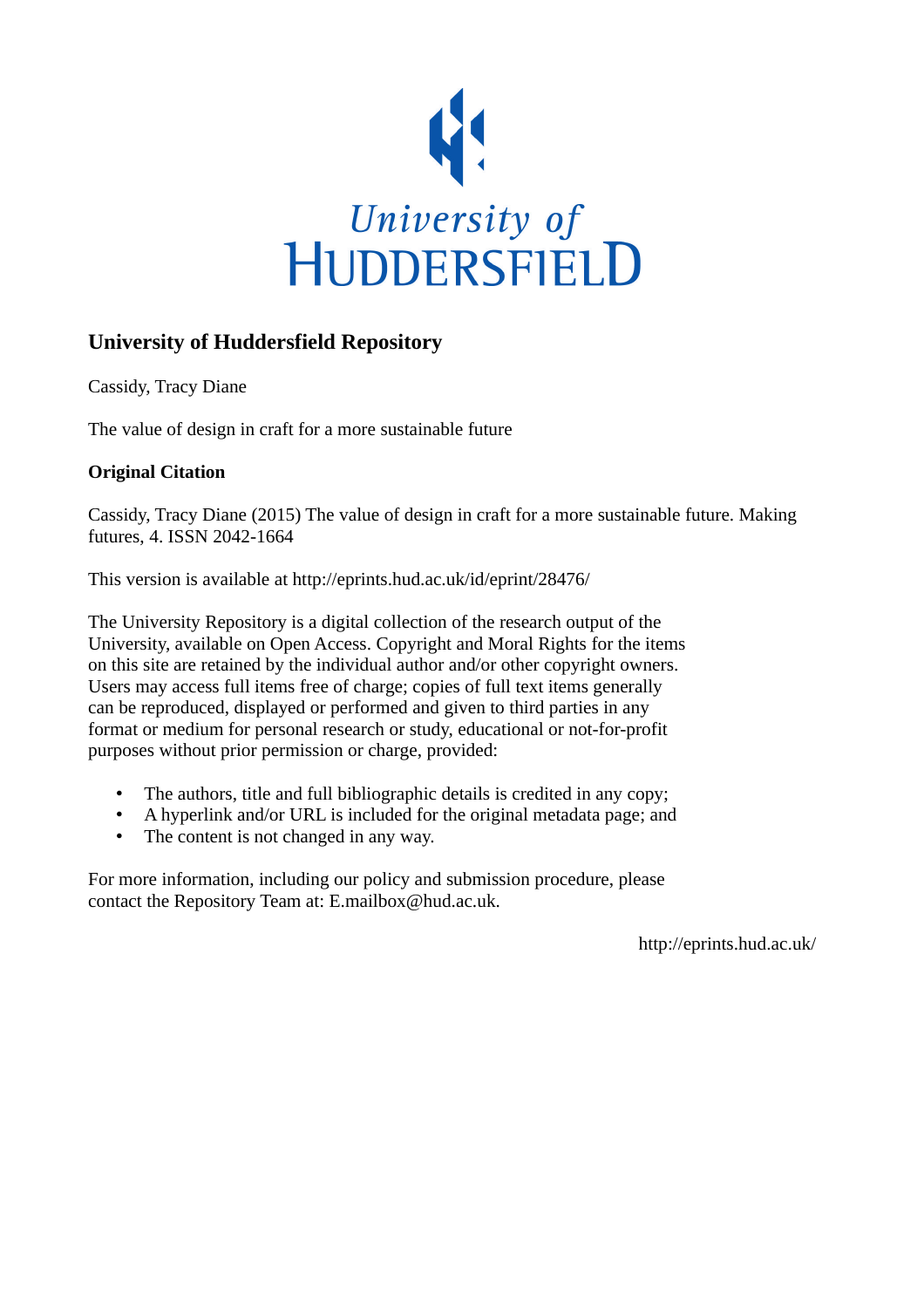The Value of Design in Craft for a More Sustainable Future

Tracy Cassidy

University of Huddersfield

## **Abstract**:

Key concepts of sustainability in the contemporary consumer society include cradle-to-cradle, slowfashion, locally-made, re-use, recycle and re-make (or upcycle). Each of these concepts focuses on the design and manufacture of products that are essentially made to comply to a theoretical sustainable framework, thus enabling people to live in harmony with our planet. In an ideal world we would consume and waste less however, to be truly sustainable we also require a healthy economy and so there is dichotomy to be resolved in our consumption behaviours and economic needs; Craft practices have been identified as fitting the bill rather aptly allowing us, in theory, to consume goods at less expense to the environment. Currently we are experiencing a period of, let's call it Crafts Nouveau, unlike the Arts and Crafts Movement of the late nineteenth and early twentieth centuries where craft was employed by designer-entrepreneurs, and unlike the Art Nouveau Movement which again harnessed the skills of designers and artists, today amateur craft-workers are joining the trained artisans in bringing hand-crafted items to the marketplace in their droves. Online platforms such as eBay and Etsy are helping such keen, but untrained producers of craft articles to set up micro businesses to sell their wares adding considerably to the amount of stuff available to consumers. As Luckman (2013: 260) states with regard to Etsy, there is 'no gatekeeping around formal training' and that this 'inclusiveness' potentially fixes a price of less value to all craft items, including the work of those with comparatively higher skill sets and expertise. The Craft Council (2014) reported 11,620 craft businesses operating in the UK employing around 43,250 people, of which, almost 17% are unregistered microbusinesses; while it is not to say that all of these unregistered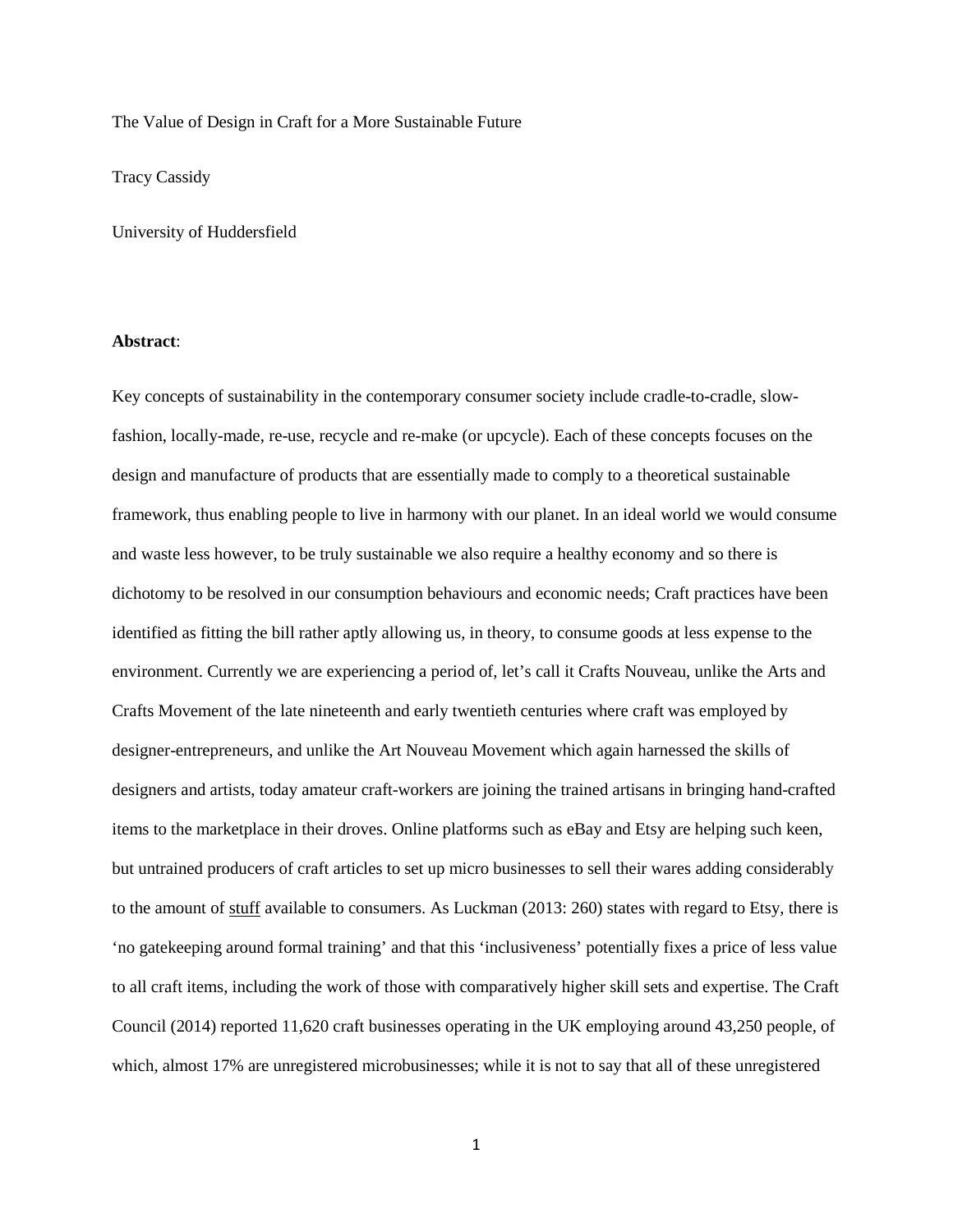businesses are run by amateur crafters, but the concept of devaluing skilled craft labour may still be appreciated within this.

This paper explores the value of design in craft from a theoretical perspective, drawing on a broad range of texts beyond those confined to craft to bring about a more holistic understanding within the context of sustainable production, with the addition of observations and insights from personal experience. The personal insights originate from the researcher's accounts and observations of the journey from crafter to trained designer to master class practitioner in order to better understand the role of design in craft in the applied sense. The researcher continues to practice secondary to academia for the purpose of pleasure, experimentation and for further learning and research purposes. Research approaches are used to develop this inquiry to evaluate the role of design in the wider concept of craft as a sustainable means, both economically and socially. While the larger body of research considers a range of crafts, the emphasis in this paper is on those related to textiles given the researcher's experience and the relationship with fashion, trends and marketing, which must not be discounted as a driver of the current craft revival. As the research study is still in its infancy the purpose of this paper is to attempt to begin to consolidate a range of perspectives gained from theory and observational research in order to invite a critical debate around the value of design in craft and the new craft movement in the context of sustainable futures.

## **Brief personal background and rationale for the study**

Crafts have always played an important part in the life of the author beginning with childhood activities such as bobbin knitting, painting by numbers, cross stitch and making small textile animal toys. Some of the activities were undertaken at home and others at school and at Brownies / Girl Guides. Prior to leaving school hand knitting had become not just a hobby but also a means for creating exciting unique wears. There was of course the added attraction of being able to watch television and listen to popular music while making a new garment to show-off at the next high school event or weekend disco at the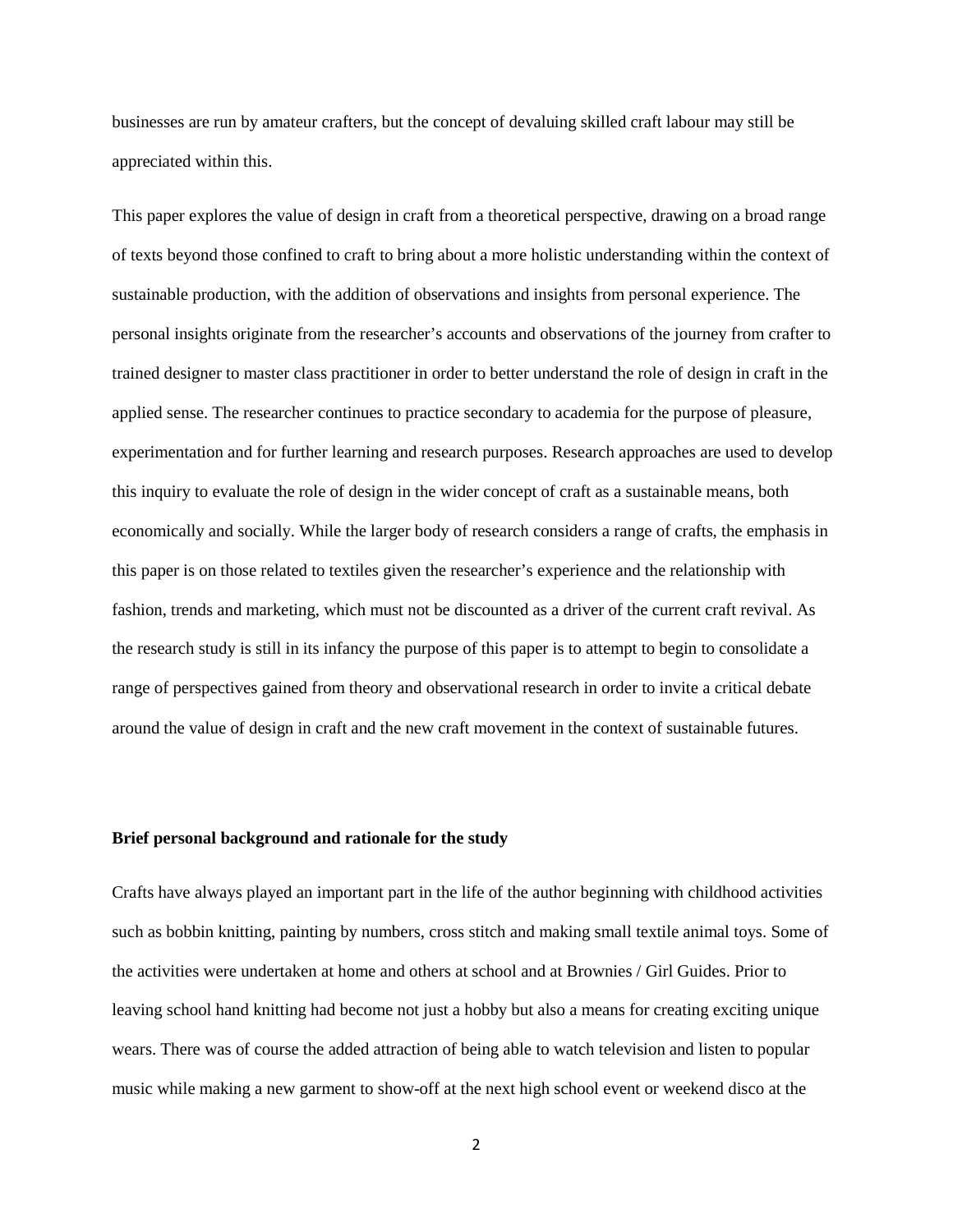local town hall. Having learned basic needlework and dressmaking skills at school it felt natural to use these for a new business venture making bespoke bridal-wear after deciding that selling fashion on a market stall had lost its appeal due to the limited stock variations available at wholesalers. The author is blessed to have been taught pattern drafting and pattern cutting by a wonderful elderly lady at adult college who had a lifetime's worth of experience clothing all members of her family. While bridal-wear design and production was a highly fulfilling and privileged occupation the love of creating the textile as achieved through knitting was sorely missed and instigated a move back to knit. In order to fully appreciate knit design and to refine and expand on production knowledge and skills, at a mature age, the author embarked on an undergraduate degree, BSc (Hons) Knitwear Design & Production, and continued through to Master's and PhD before establishing an academic career.

Forever the student, the author's love of antiques and vintage for the home led to an interest in upholstery and a master class course was undertaken working with traditional and contemporary techniques and materials. It was at this point that the principles of design and design integrity came to the forefront of the craftwork undertaken; and hence the development of the rationale for this theoretical study based upon reflections of practice and the current popularity of craft-based micro businesses, predominantly through online platforms and craft fairs. Recycling, or re-using products is considered to be highly beneficial to the environment. Similarly restoring items and using upcycle techniques to create new products from old with a higher monetary and aesthetic value have become popular practice incorporating the concept of sustainability. Such practice has enabled many individuals and small companies (micro-businesses) to establish hobby / part-time or full-time enterprises. However, while this practice keeps product from landfill, as new product still floods the market, then there is even more product in circulation and therefore the competition for sales increases. We are all well aware of the compromise on quality for low cost production, it is the quality of the resulting products in the marketplace from the craft-based enterprises operating predominantly through online platforms such as eBay and Etsy that is in question in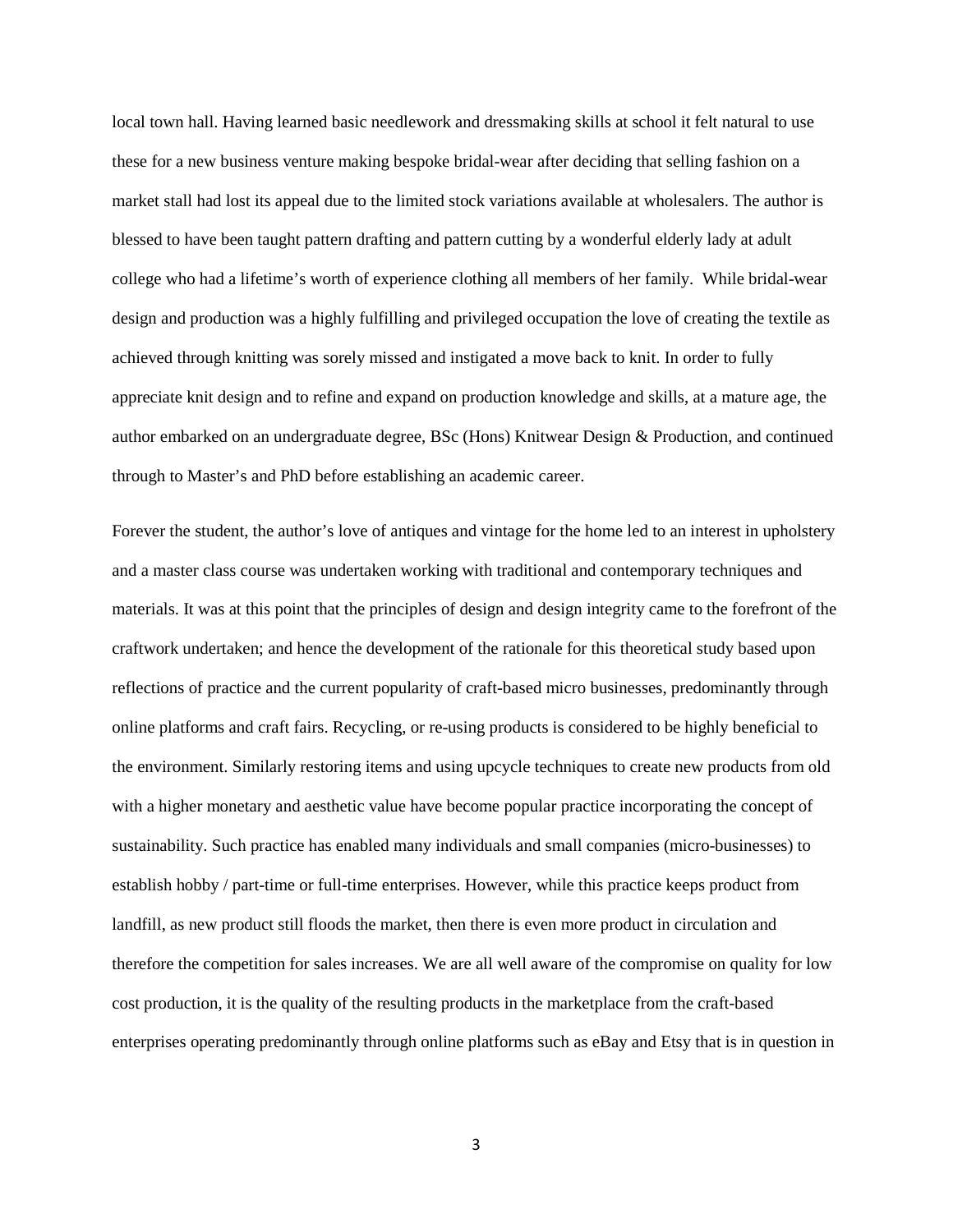this study, as individuals with no formal design knowledge or training can easily enter the market; and hence exploring the value of design in craft from a sustainability perspective.

#### **An example of poor design in upholstery**

The chair shown in figure 1 below shows a mid-nineteenth century nursing / arm chair fully reupholstered in a contemporary fabric and otherwise traditional materials (horse-hair) and techniques. The shaping of the inner upholstery works with the chair frame shown in the two images in figure 2. Figure 3 shows two images of the chair in its previous re-upholstered state where no consideration had been given to the design of the chair frame, nor to the end aesthetic, nor to the use of appropriate materials. While one may profess artistic licence the customer of the chair in figure 3 is getting a substandard product made with materials that are particularly damaging to the environment when discarded to landfill. The author agrees with William Arthur Smith Benson of 1893 (Adamson, 2010: 16) that there is a the need for the student (craftsperson / entrepreneur) to understand 'beauty' and to realise a 'lifelong respect for craftsmanship' and similarly with Hal Riegger's insistence when speaking of pottery, the 'responsibility' of the craftsperson 'for the whole process' having 'an ethical as well as a practical aspect' and that 'apparently simple techniques can often require more rather than less skill, because they lack the safeguards of more technically complex processes' (Adamson 2010: 34); thus inferring in this that individuals with no knowledge or regard for design and craftsmanship will invariably compromise on product quality, if not also the design aesthetic.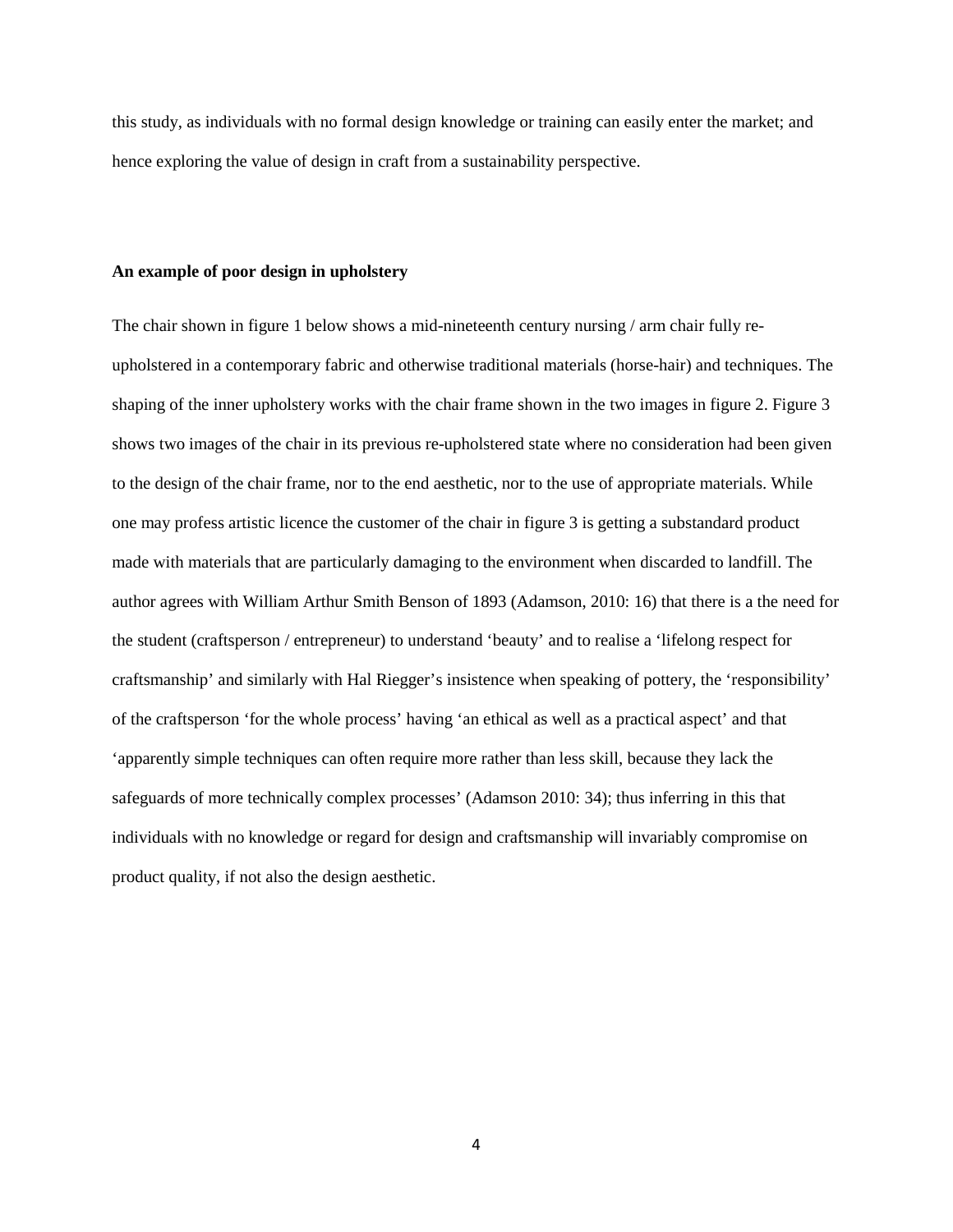

Figure 1: Newly upholstered mid-nineteenth century nursing / arm chair re-upholstered in a contemporary fabric with traditional materials and techniques with deep consideration of the frame design in relation to the intended aesthetic look of the end result.



Figure 2: The stripped chair frame with new webbing (left-hand image) and (right-hand image) the chair frame with the beginnings of the horse hair stuffing applied to the inner back and sides (traditional materials and techniques).



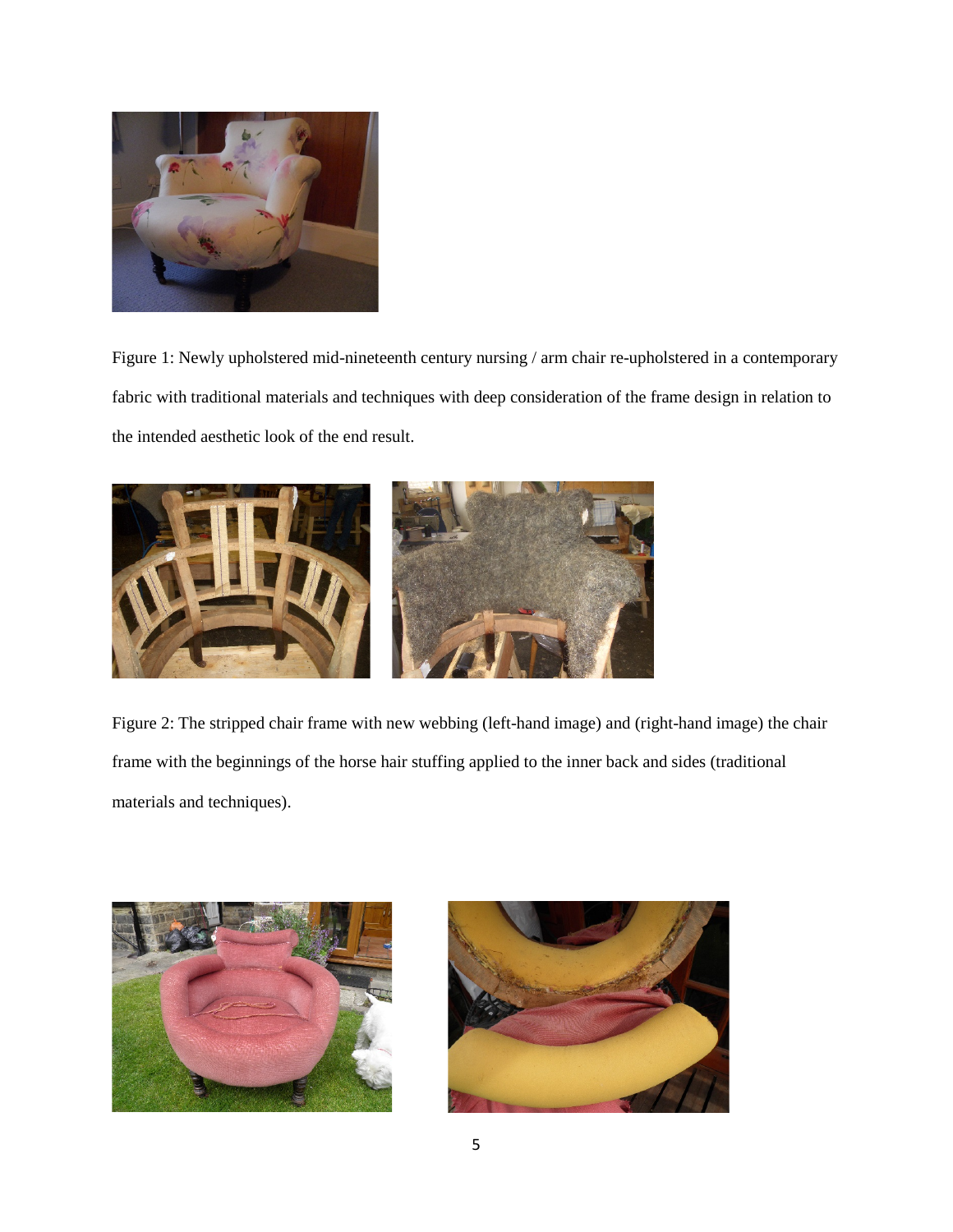Figure 3: Previously re-upholstered c. 1970s with modern foam materials. The left-hand image shows the over-all re-design and the right-hand image shows the non-traditional material padding which is considered to devalue the chair in relation to its age. The stuffing materials are also harmful to the environment when disposed of.

The chair shown in figure 3 above was purchased from a local auction house. The materials used suggest that the chair was re-upholstered in the 1970's at a time when the craft of upholstery experienced a revival. The quality of the upholstery work itself would suggest that of an upholsterer with some degree of experience. However, the attempt at changing the shape of the chair resulted in a rather bulky and disproportionate appearance for the size of the chair. The seat is approximately 12 inches (30 centimetres) from the floor and the top of the chair back 28 inches (72 centimetres) from the floor, the maximum width to the outer points of the chair's arms is only 29 inches (74 centimetres). The chair in its formerly reupholstered state was rather uncomfortable as the shaping was intrusive as opposed to offering comfortable but firm support for the sitter. As can be seen in the left-hand image of figure 4, the original stuffing was retained and poor quality foam was simply applied over to achieve the change of shape. The top fabric is typical of 1970's upholstery. There were minor structural defeats that the previous upholsterer had failed to repair. The necessary repairs made during the recent upholstery work can be seen in the right-hand image of figure 4.



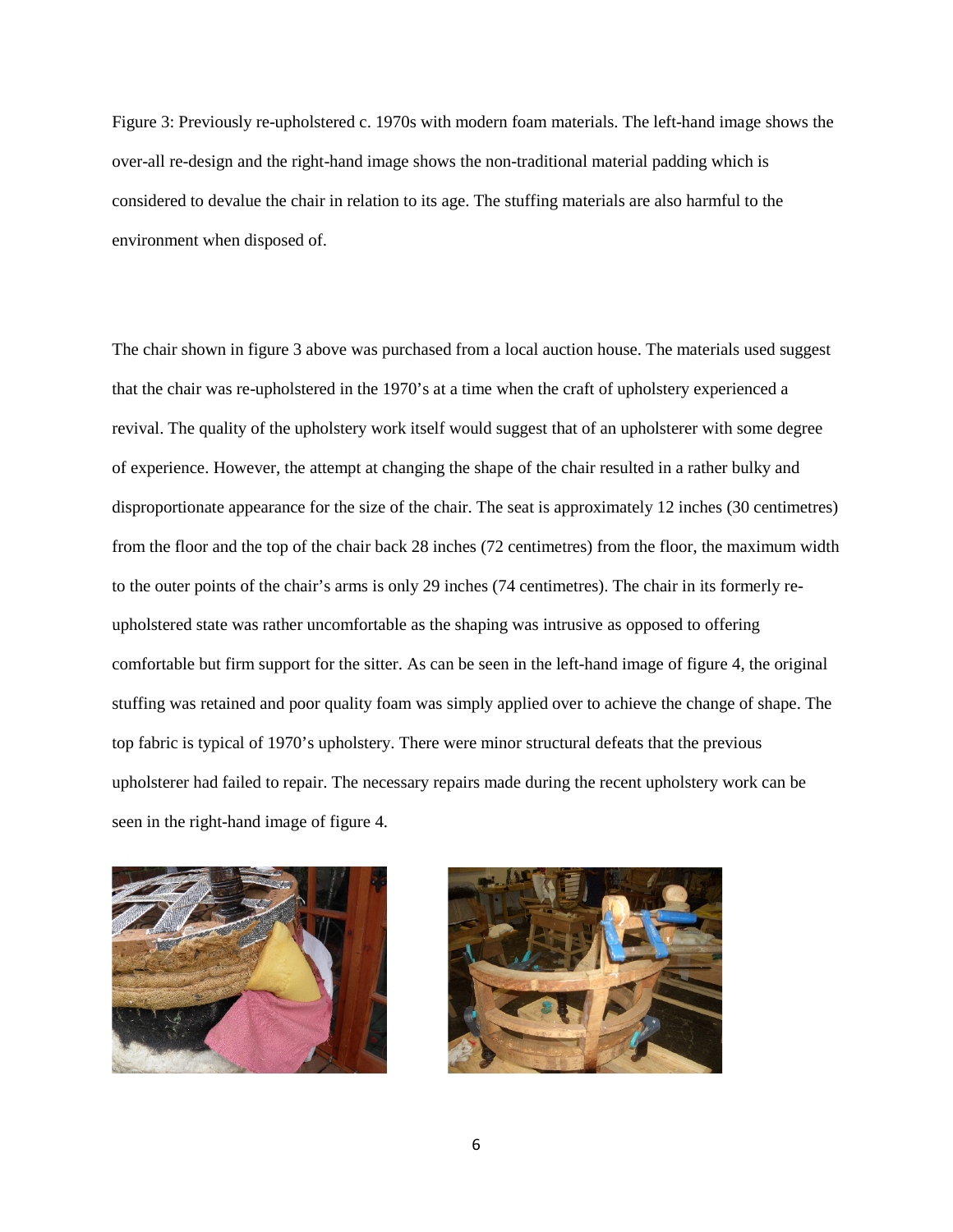Figure 4: The left-hand image shows the original stuffing materials that were exposed when removing the top fabric and the foam stuffing that had been applied during the previous re-upholstery work. The repairs necessary to ensure a safe and sturdy chair frame are shown in the right-hand image. The clamps hold the frame in place while the wood glue dries around the wooden dowels.

It was common practice in the 1970's to simply replace the top fabric or to do minor repairs to the stuffing. This was not however a sustainability solution, rather it was a low-cost re-upholstery solution. While sustainability was not at the forefront of production and craft practice in the 1970s, having stripped this chair and others, the understanding of sustainability issues and how these realistically impact the practice of amateur crafters is in question in this study; in addition to the role of design and craftsmanship.

### **Craftsmanship**

Frayling (2011: 1) speaks of the fashion-ability of craftsmanship increasing in times of economic downturn and that craft itself, as an activity, requires 'skill', skills that Richard Sennett (2008: 9) may akin to the need for a 'desire to do a job well'. The author's concern is mirrored in Fraying's (2011) modern day notion of craft being one from the television viewer's perspective 'watching [the experts] from a distance, while sometimes encouraging less skilled punters to have a go themselves'*.* Where the activity is cookery or gardening the efforts of the novice will of course only affect their nearest and dearest, but when engaging with crafts for the sake of selling their wares to an unsuspecting marketplace good intentions may still result in products of low quality and low sustainable design consideration. As Richard Sennett (2008: 59) states, 'craft, the pleasure of making and the time taken in improving skills are just as important to the functioning of a modern society as they were in the medieval era of the guilds'.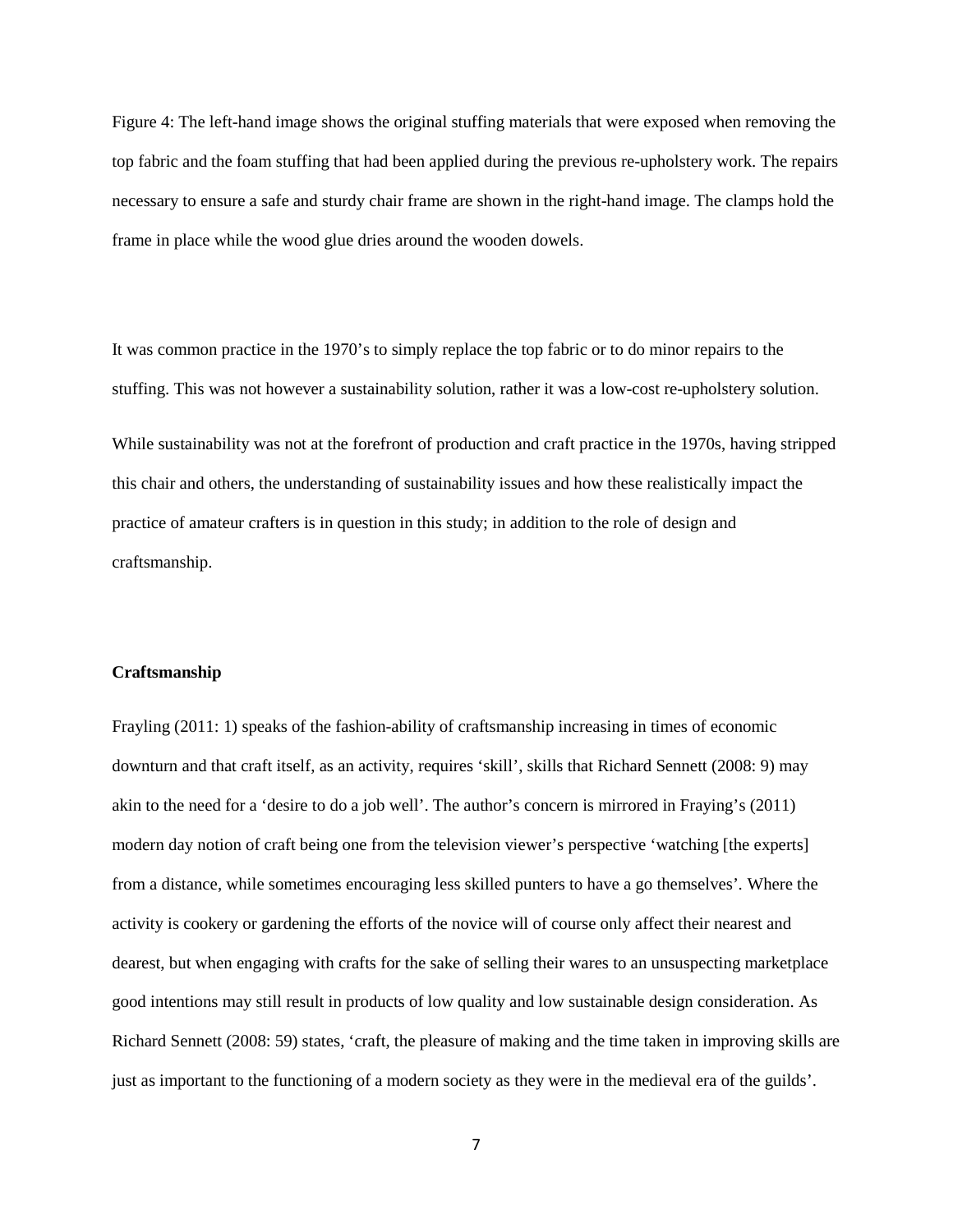The problem today may be considered to rest in the lack of quality control that was instilled through the crafts guilds; and the lack of mindfulness of design by the novice craftsperson, in addition to lacking sound knowledge of the chosen craft practice.

## **The current position of craft in the hand-made marketplace**

The craft movement in the UK and Europe is of a similar make-up to the Indie Craft or Indie Design Movement that appears to be more predominantly promoted as happening in America. Indie for some comes from individual, for others from independent, but always comprises those who would describe themselves as craftspeople, designers or artists. The inclusion of design in their making processes appears to be rather intrinsic which would suggest that resulting products are more ethically and sustainably produced for those who enjoy craft items. Products are sold through online platforms, particularly Etsy and also through organised street markets and craft fairs. Andrew Wagner (Levine and Heimerl 2008: 1) believes that some embrace craft items for the craftsmanship quality recognising the crafter's time and effort, and others enjoy the uniqueness of the items. While Sabrina Gschwandtner (Levine and Heimerl 2008: 26) realises a need for people to 'maintain a tactile relationship [with] the world'. The resurgence of craft, evident across the UK, Europe, American and Australia predominantly, in accordance to Luckman (2013: 249) is largely due to younger consumers coupled with the potential of the internet for smallbusiness capability, 'where amateur producers with no formal training can set up a creative business'*.* The ease of networking and incorporating the internet into the supply chain is considered to be a 'vital' element of online business models that has aided the 'renaissance of craft practice' (Luckman 2013: 251). It is this 'stripped-back value chain, the satisfaction of buying direct from the artist that made the work' which contributes to the sense of local and ethical practice (Levine and Heimerl 2008: ix).

James Evans (Johnson 1998: 39), when talking about craft practice, proposes that 'significant work involves focus, skill, instinct, poetics of the body, movement, commitment to the object, determined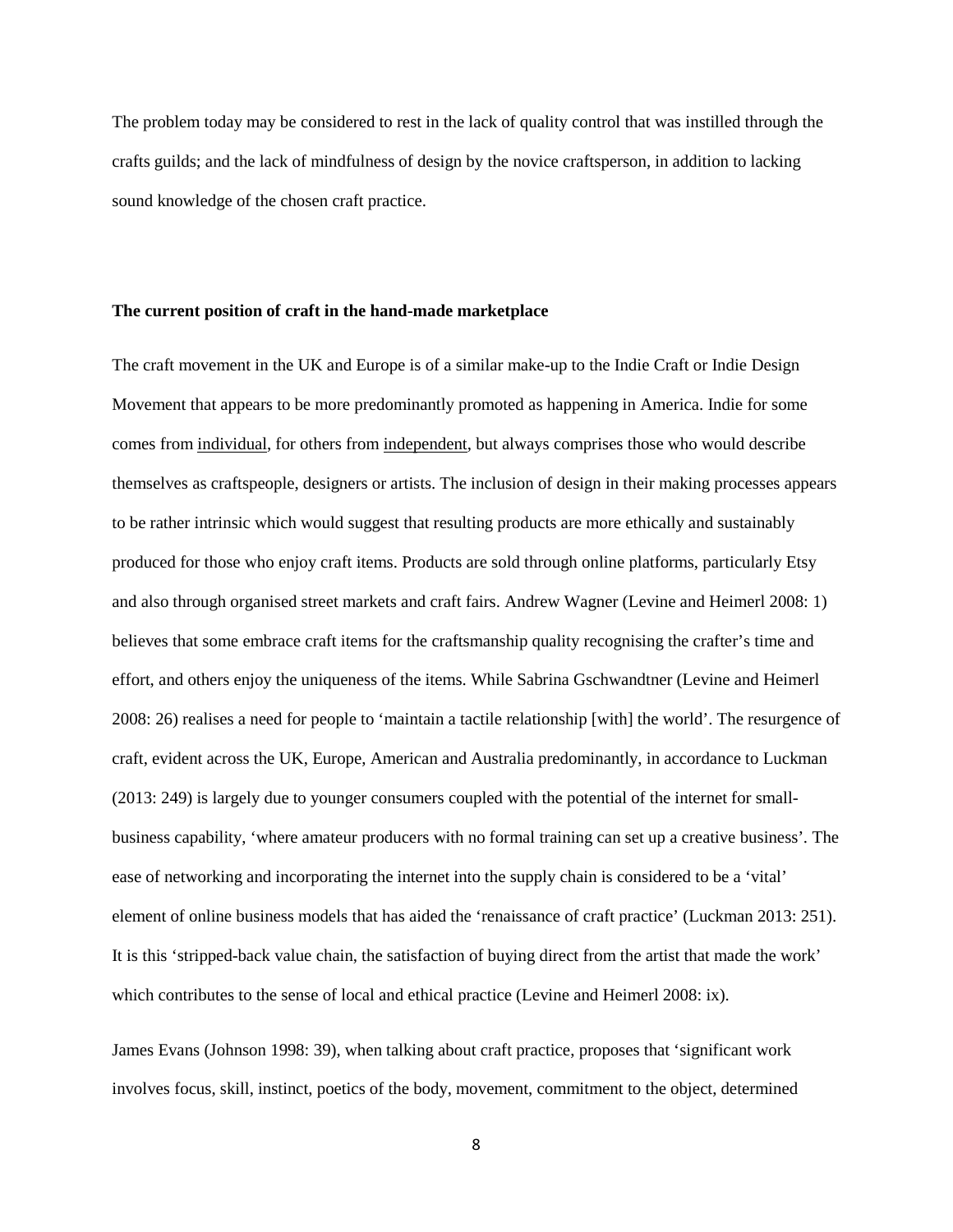realisation, continual absorption of all past methods, rhythm, spontaneous improvisation, and a veritable jazz dance of the hands'. The expectation of designers and artists achieving all of this may be considered by some to be unachievable, let alone to expect this level of skill, knowledge and appreciation from novice crafters! Such levels of expertise have been questioned by author and craft practitioner Mary Butcher (Johnson 1998: 57) who states, 'as a basket-maker, often working with traditional makers of whom may take part in an industrial process, I have been concerned with the levels of technical expertise in and with the form, in relation to its function'. Platforms such as Etsy openly welcome amateur crafters (Luckman 2013: 261), in doing so the value of design within craft items and the quality of the products is to be determined by consumers, who often cannot make such an informed evaluation in the online environment that can be achieved when viewing goods physically off-line. A further consideration is the possibility of enhancing the look of products digitally, Garth Johnson (Levine and Heimerl 2008: 30) suggests it is reasonable to assume that Etsy and other such commercial site users may indeed 'tailor their work to look good on an LCD screen' implying that products are designed more for marketability than for functionality and sustainability; or worse, artificially enhanced with digital graphics tools. Obviously sellers on Etsy will want to develop trusting long-term relationships with their buyers for continued sales, this in itself does not guarantee that the craft-seller will ensure that their work meets the same degree of quality that trained designers, artists and master-class practitioners strive for.

### **Design and Sustainability**

In 1972, designer and educator, Victor Papanek, famed for his advocacy of responsible design, socially and ecologically, had accused designers of 'creating useless, unnecessary and unsafe products' and promoting 'materialistic lifestyles'; obviously the opposite of what we would determine to be sustainable design and practice also today; and today still consumer industries are over-producing goods and encouraging excessive consumption habits, creating what Papanek coined an emphasis on 'stuff-lust'. A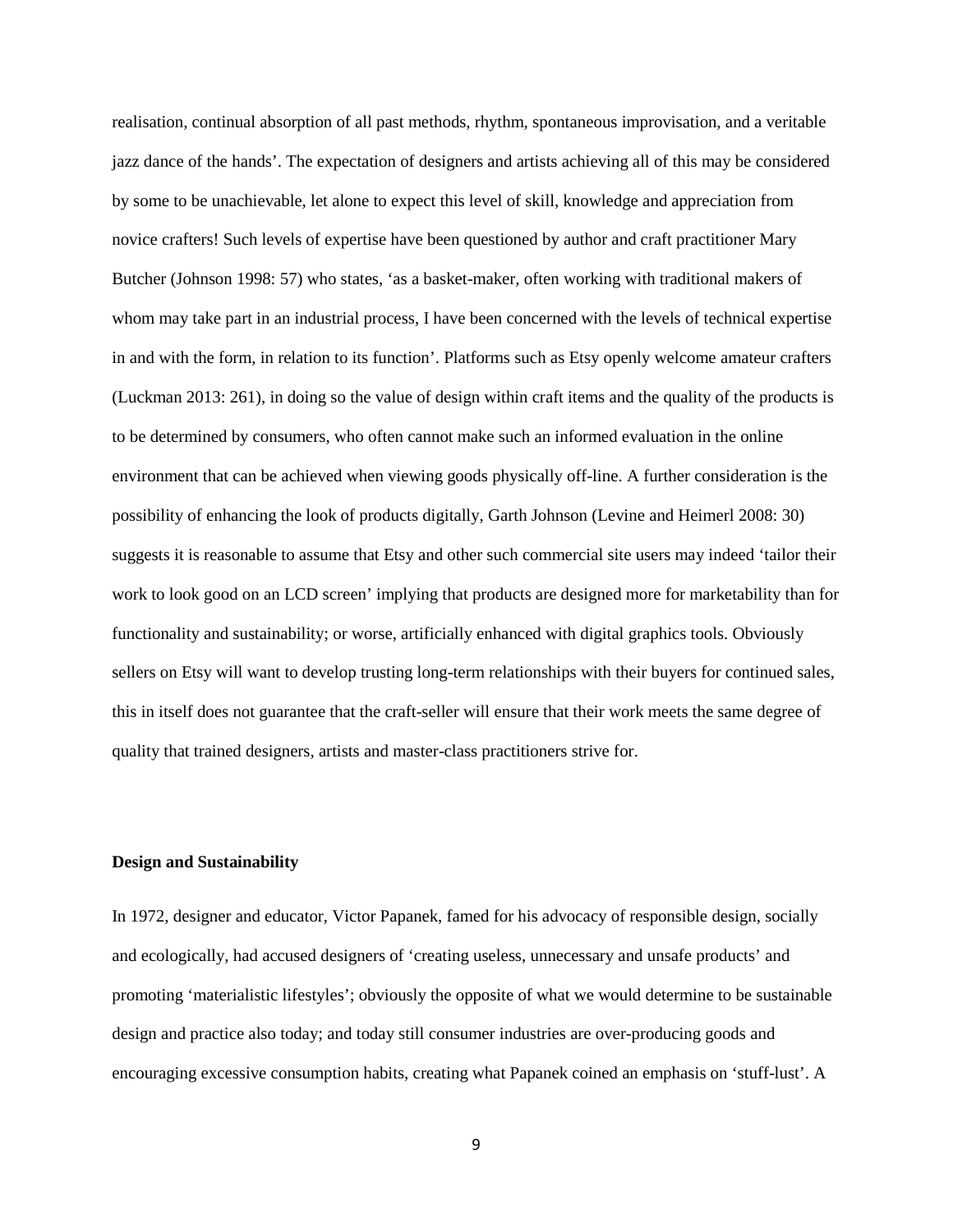concept that Chris Sherwin (2012), head of sustainability at Seymour-Powell design and innovation consultancy, had also questioned at the onset of the 2012 London Design Week perceiving the next lot of emerging product as destined for landfill. The value of product, or perhaps more precisely, the cost of product goes a long way to devalue the products we buy and determines the length of time we take ownership of those products. Sherwin however did realise that design skills are to be more intrinsic in the production of sustainable products where 'creativity, entrepreneurship, innovation and practical solutions' are purported to be central to the next 'wave of sustainability'. Trend Forecaster Lidewij Edlekoort (n.d.) reported the timeliness of 'empowering goods with their own character, an invisible energy locked into the design process' as 'design and craft meet' through the hand-made. Edlekoort declares that 'only when design [is] empowered with emotion will we be able to create a new generation of things that will promote and sell themselves; able to seduce even the most hardened consumers' when design acquires 'a soul' and that 'craft holds this promise'*.* Of course, the ethics of such thinking is to be questioned as it further supports the creation of stuff and the promotion of stuff-lust that is contributing to the problems of sustainability. With a slow-down of trends and improved design quality of products the need for regular trend updates would be obsolete, a fact that the trend forecasters know only too well! However Edlekoort does states that 'some of the craft items will become new design collectibles within a matter of decades'. This could only be possible if products were suitably designed using high quality materials and techniques to better ensure a longer life-cycle. Such product surely could only be realised through experienced, as in well-trained, designers and artisans who have a clear understanding of their craft in relation to sustainability, and a high regard for design and craftsmanship.

## **Value and cost**

Another theoretical area of interest that deserves some consideration is the concept, or perception of value in relation to cost. William Poundstone (2010: 5) proposes that consumers do not really 'know what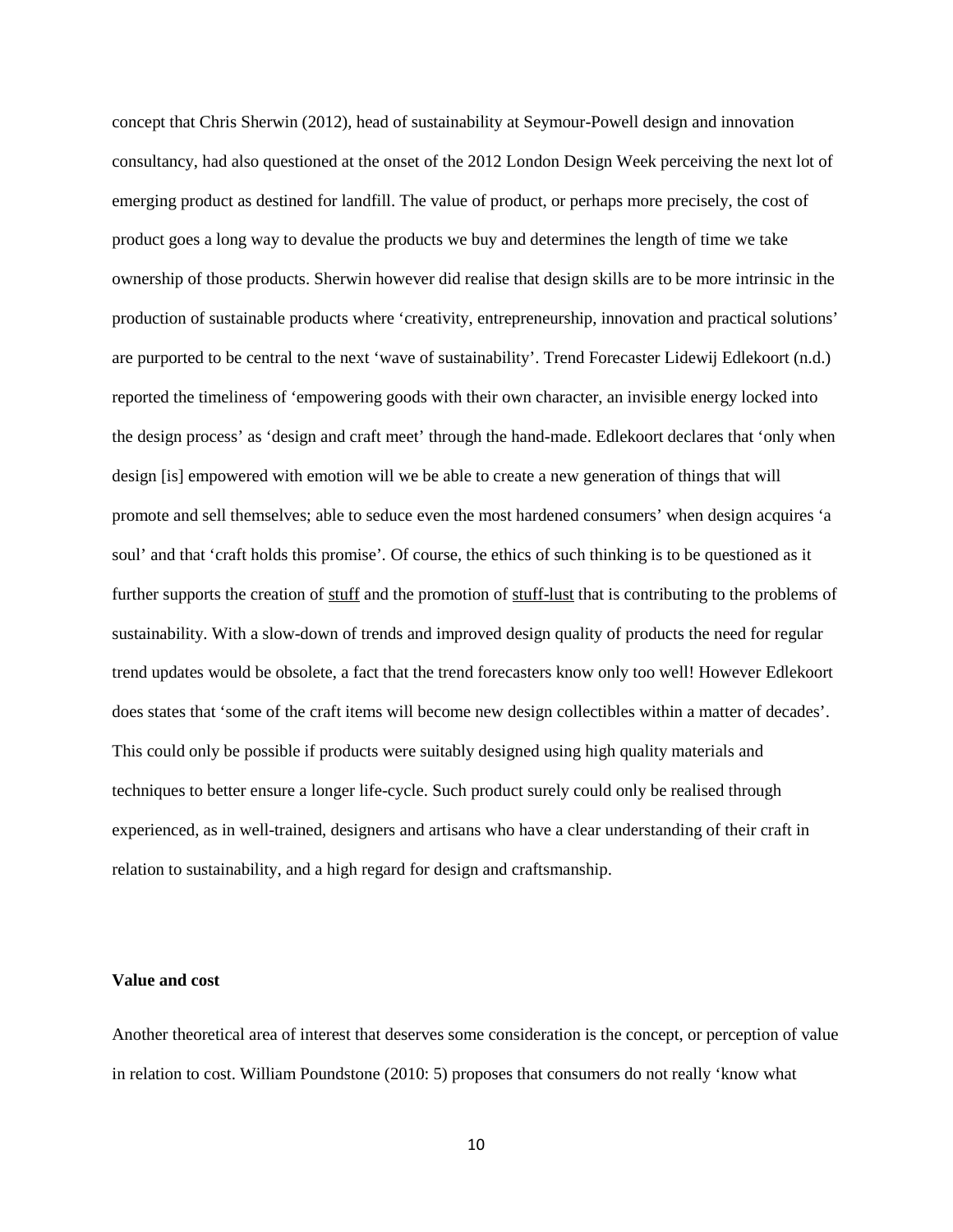anything should cost, and that judgements of monetary value are based on aspects such as 'weight, brightness, loudness etc.', this concept, known psychophysics suggests that consumers are somewhat guided by market prices in order to make assessments of what they determine to be value for money. Unfortunately, mass-produced items of low-cost, low-design consideration, low-sustainability consideration, and therefore of low value and marked-up at low price points are invariably creating the anchor price that Poundstone discusses at great length. According to Poundstone (2010: 14) anchoring, 'an artefact of guessing', is a monetary value that a person believes to be a true representation of the items worth, at least what it is worth to them. This is not necessarily a low price, as in relation to a person's personal monetary value of that item a lower than expected price may suggest to that individual that the product is in some way substandard. Higher prices will generally suggest a higher quality product but individuals' will have a top limit that they are willing to pay even if they can afford the expense. Interestingly Poundstone (2010: 9) quotes Dan Ariely et al (2003), who, when researching car boot sales conclude 'prices are made up numbers that don't always carry much conviction'. This also suggests that sellers, as well as buyers work with price in a subjective manner. The advantage of a car boot sale is that both parties can, and often do, engage in a bargaining, or negotiation process where a price can be agreed where both seller and buyer feel that they have achieved a fair price for the item. This process is also possible between crafter and buyer at craft fairs and of course on sites such as eBay where the best price may be achieved from the auction process and the seller can protect their lowest offer. This is not however possible on sites such as Etsy where negotiation is not an option for either the seller or for the buyer. This is to ensure that craft-sellers achieve their asking price in order to operate a profitable business and to therefore not be exploited by the marketplace. Another noteworthy point is competition on sites such as eBay and Etsy, most sellers will attempt to entice a potential buyer's interest through a low price strategy. Buyers will see low prices as the anchor price, as discussed above, and therefore makes it more difficult for sellers of high quality product to sell at a fair price for their work. Of course the craft worker must justify their prices and deliver on these promises for consumers of their craft items;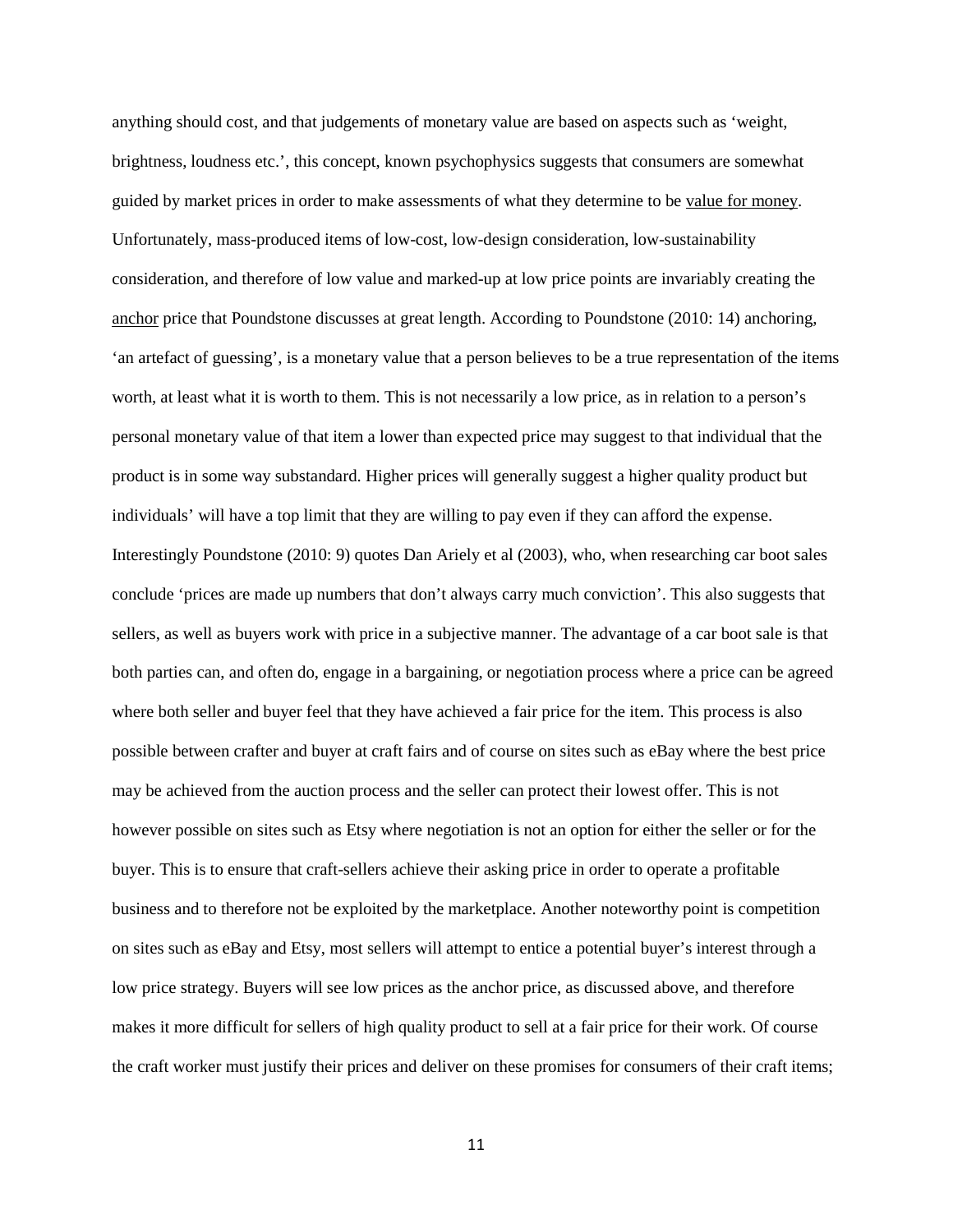implicit in this must surely be value for money through design (materials, processes and aesthetics), which brings us back to craftsmanship.

#### **Reflection on practice**

The role of design in craft and craftsmanship in practice has been fully appreciated by the author on a very conscious level through reflections on practice, both retrospectively, on practice, and more recently through practice while engaging with the master class training in upholstery. The reflections however have happened largely due to being an academic researcher with a breadth of knowledge of research practice and methodologies; one could ask if this would have happened to the same level otherwise.

As a crafter the emphasis was on enjoying the craft process and having pride in the end product with a conscious effort to improve techniques and to work at a comfortable speed. When later engaging with the formal and structured learning of the adult class the emphasis shifted towards professionalism as craft skills were now the basis of a business venture. During the undertaking of the BSc degree the learning was obviously more involved as there were now a number of modules to engage with simultaneously that each added more value to the design process, including developing sound knowledge of fibres, materials, structures, tools and techniques, and applying this knowledge to the design of products for a range of commercial applications and considerations. The emphasis now became proficiency and sound knowledge, not just of the craft (for bespoke practice and industrial practice) but also of the wider marketplace and potential consumer. On reflection therefore from crafter to designer there was a conscious move from solely developing practical skills. The importance of the fibre content, the yarn construction, the colour – in particular as this now has a long standing presence in the author's research portfolio – drape and handle in knitwear, all of the foundations of design were not previously considered let alone engaged with as a crafter. The ability to take more control of the design decisions and to conceptualise end products, using a range of researched inspirations for more unique outcomes was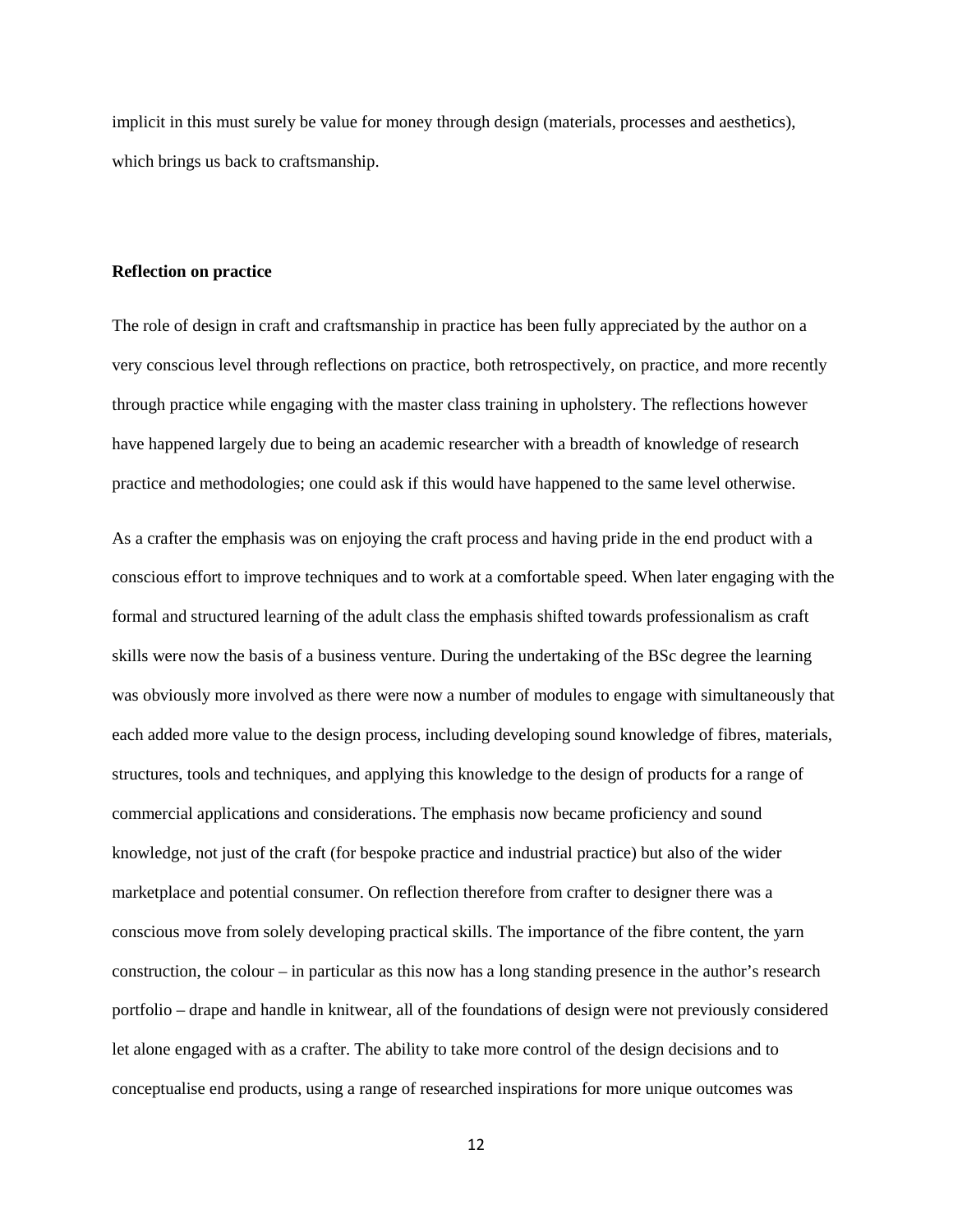liberating. Understanding the commerciality of products and designs moved the boundaries of designing for one-off pieces towards the concept of mass production. However, there was never any ambition, nor real interest to operate, or to be involved in industrial practice. Rather, the area of small-scale production and uniqueness in products became ever more important, though it was not considered wrong to use machines and power tools when the process of making can be improved in some way. Reflecting on this, there can be equal skill in operating some machinery as in the hand-craft method, being able to make informed choices of which technique to use adds somewhat to the individuality of the particular item being made, and therefore can be used as an integral part of the design process. What stands out very clearly at this point in the reflection process is that of designing products in the hope of them selling, something that can happen at craft level and most definitely happens in mass production practice. In terms of sustainability such products tantamount to waste; wasted materials, wasted energy; wasted time and invariably wasted marketing efforts. This is equally as disastrous as used products entering the end-oflifecycle stage. The importance of experimenting to improve the design of the product is paramount. The industry prefers to engage with this process in digital form to reduce material waste and may actually be counter-productive in aiding industry to design unwanted goods, perhaps a more creative use of the material waste after a physical experimental process may better serve the industry; though this is of course the thought of the author and would need to be substantiated.

At the time of studying for the Degree sustainability was still little considered at the end-of-product-life stage, there was more emphasis on the environmental impact of fibre / yarn / fabric production, particularly with the by-product and toxic waste resulting from the processes used to create yarns, and dyeing and finishing applications. Consumer behaviour and the disposal of products was little considered at that time as it is now in formal design education. Understanding consumer behaviour is now more integral and of equal importance in the design to produce more desirable and better functioning products, yet in reality we have a serious waste issue to deal with and ever more product in the marketplace. Consumers appear to be little educated and aware of their responsibility in the consumption process and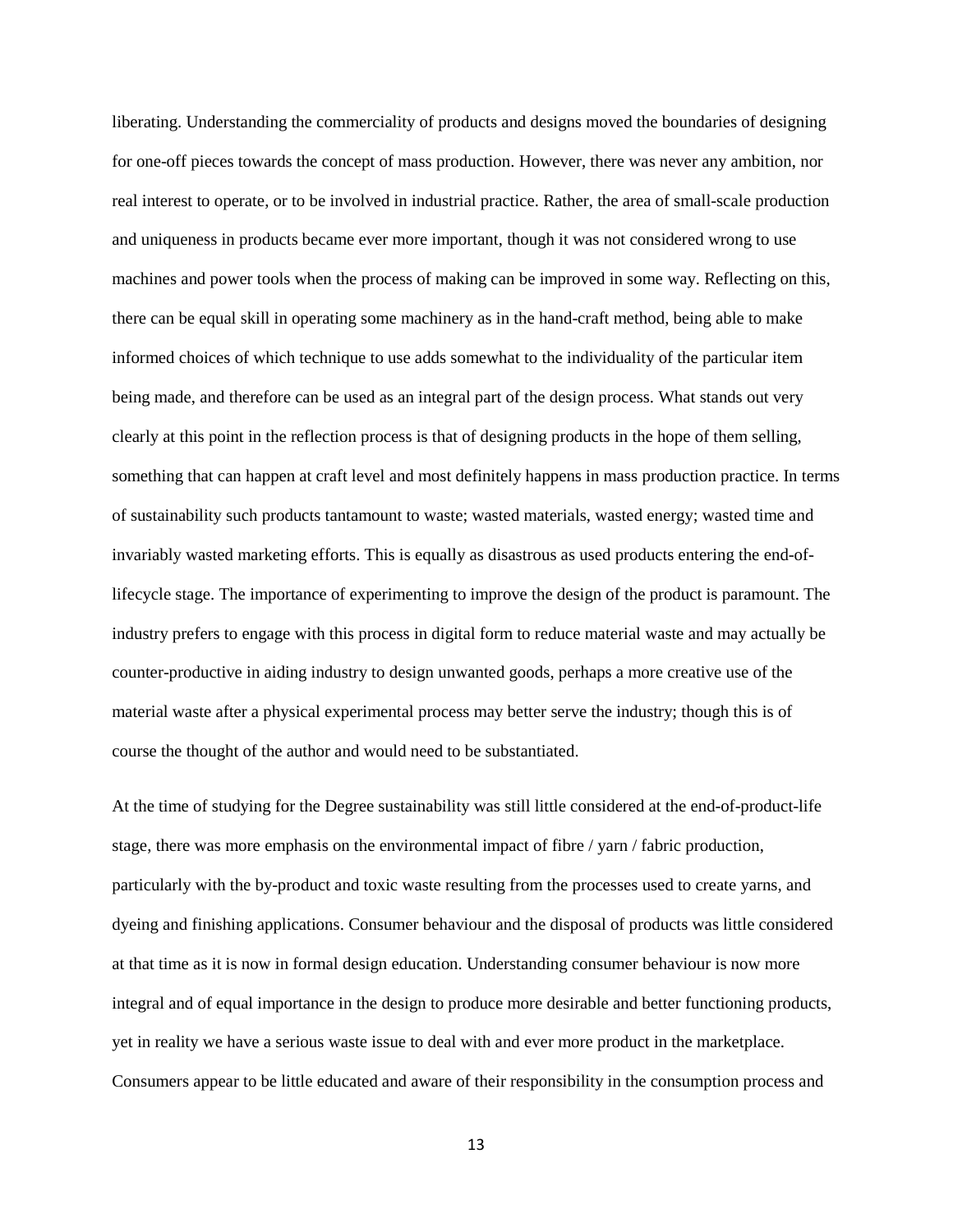industry is still more concerned with creating 'stuff-lust'. The practice of the trend forecasting industry sector aids the industry in its quest for encouraging sales through excess consumption and therefore contributes in their own way to some of the sustainability issues faced today. The concept of trend forecasting, particularly in relation to colour led to PhD study. Through this reflection, engaging with theory is now considered to be a very important part of the process of exploring the role of design both in craft and in the wider context of sustainable practice, rather, it would be fool-hardy to believe that sustainable practice could only be appropriated through practice. Essentially the practice of life-long learning is more in order and poses the question of how well informed those amateur crafters who earn a living through micro and small-scale enterprises (MSE's) are of the importance of understanding the wider industry that they are operating within; and do they fully understand sustainability and sustainable practice? If not, how can one presume to be operating sustainably? There are numerous questions to be asked here for inclusion in the larger research study.

The master class upholstery course opened another opportunity to re-think sustainable practice in the craft context and the role design plays in this. Learning the traditional and modern upholstery techniques and understanding the different materials for these very different applications was particularly interesting in terms of one's own development process from a skills perspective, but also in fully understanding the concept of 'added value' and hence the value of design in a craft activity. While undertaking a variety of upholstery projects, each involving the stripping back of all existing materials to the bare frame, connections were easily realised of similarities between the fashion designer who works with the dress stand, or Human form (the client), and the upholsterer. In the case of the upholsterer, when working with a stripped frame it is akin to working with the skeletal framework of the Human body. From this basic form designers / crafters visualise the desired look of the end result and set to work on manipulating materials to achieve this. Craft-workers who are not trained in this process or sufficiently intuitive enough to naturally operate in this way will produce something more haphazard, which may have appeal to the marketplace but is unlikely to be a very sustainability-friendly item. There is unlikely to be any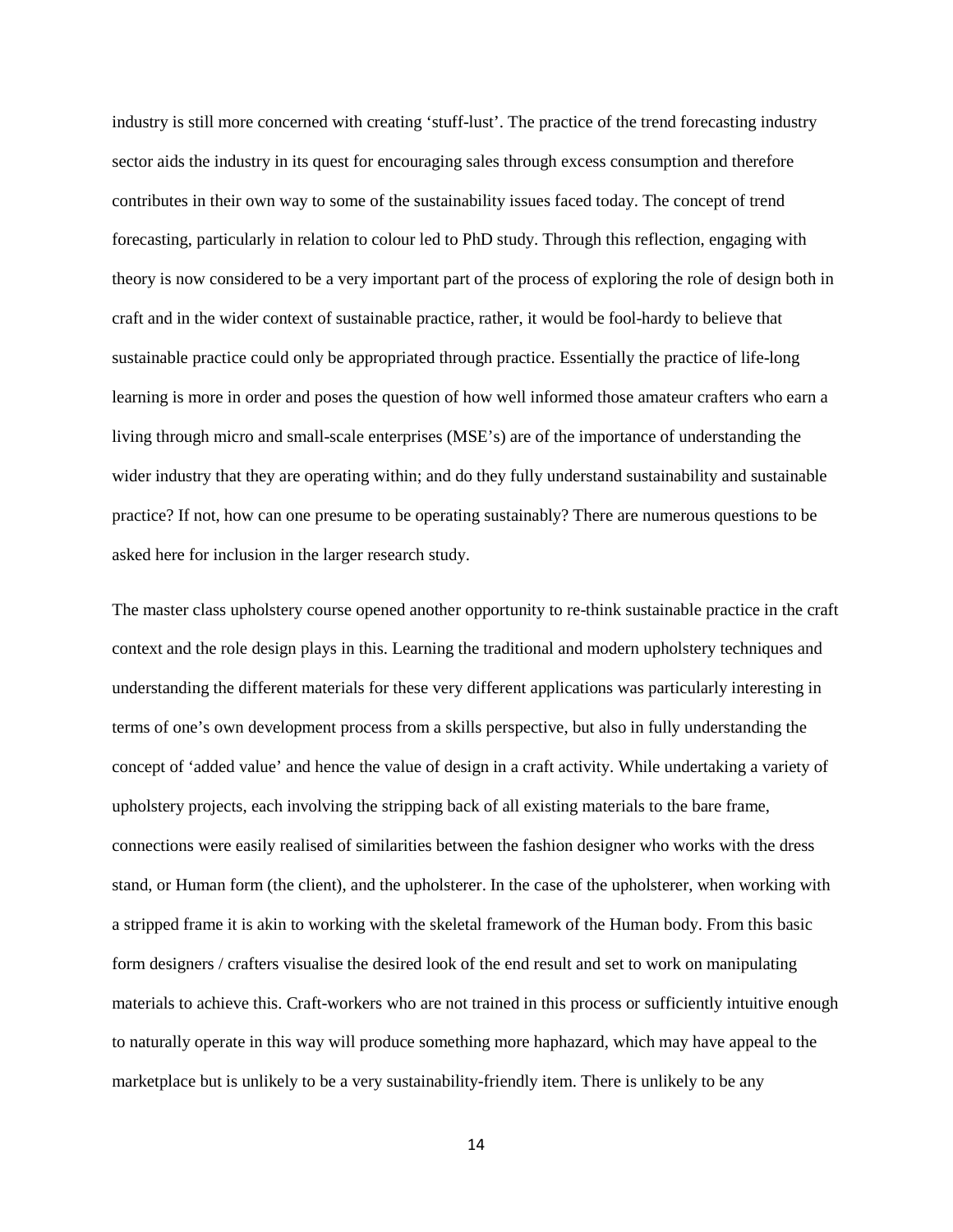consideration of how to reduce waste from the production process or what to do with waste acquired let alone how the consumer will use and ultimately dispose of the item. In learning traditional processes the reasons for not cutting corners in the use of appropriate materials and the time taken to ensure the processes are done correctly regardless of time involvement is evident. Rather than devaluing the end product it is more desirable to practice the craft until the crafter can work at a speed that will still ensure that a fair price can be achieved but not at the expense of quality. This surely must be considered to be more sustainable practice.

## **Conclusion**

In this paper the early development of a larger research study is purposely deliberated in order to invite critical debate around the value of design in craft in relation to the new craft movement and in the context of sustainability. Currently sustainability and sustainable practice is considered more in large scale business practice and consumer behaviour aspects predominately creating waste and landfill challenges. This paper considers sustainability in the craft sector as craft practices are purported to offer appropriate solutions. The paper considers the further influx of product in the marketplace through online sites such as eBay and Etsy and physical sites such as craft fairs as more amateur crafters are using these as a basis for micro and small-scale businesses. While the author would like to encourage more such practice in order for this to happen in a sustainable manner then it is believed that crafters require highly developed practical skills, a sound knowledge of their craft and the wider commercial sector that their business sits within, competence and proficiency in their craft practice and a full understanding of the materials they work with including the threats and implications those materials can have on sustainability concerns. Essentially craft-workers should have formal design knowledge and experience having high regard for the role of design in their craft practice. The paper makes these conclusions through a reflection on own practice development and theory from a broad range of texts to bring about a more holistic exploration of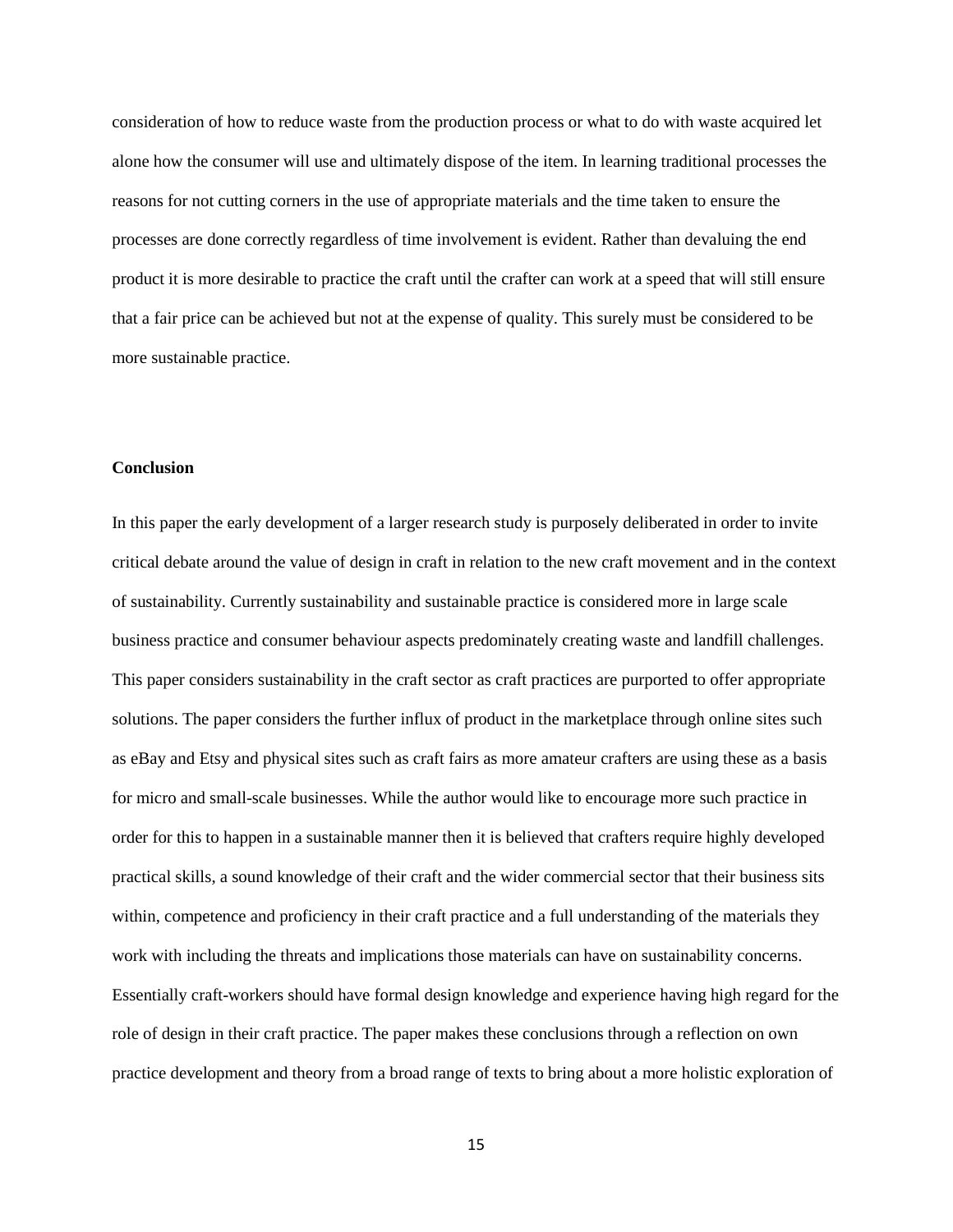the subject. Opportunities for further debate is sought and grant applications are on-going to undertake a rigorous research study in the future.

## **References**

Benson, William Arthur Smith (2010) 'Elements of handicraft and design', in Glenn Adamson (ed.) The Craft Reader, Oxford, England: Berg, pp. 16-21.

Butcher, Mary (1998) 'Personal practice and expression of theoretical principles in traditional and modern basket-making', in Pamela Johnson (ed.) Ideas in the making: Practice in theory, London, England: Crafts Council, pp. 57-66.

Edlekoort, L. (n.d.) 'Trend Tablet' [www.trendtablet.com/10019-when-design-craft-meet/](http://www.trendtablet.com/10019-when-design-craft-meet/) [Accessed 18 January 2016]

Evans, James (1998) 'Significant work: Towards a framework for the understanding of craft practices', in Pamela Johnson (ed.) Ideas in the making: Practice in theory, London, England: Crafts Council, pp. 33- 40.

Frayling, Christopher (2011) On Craftsmanship: Towards a new Bauhaus, London, England: Oberon Masters Books.

Gschwandtner, Sabrina (2008) 'Knitknit, NY', in Faythe Levine and Cortney Heimerl (ed.) Handmade Nation: The rise of DIY, Art, Craft and Design, New York: Princeton Architectural Press, pp. 26-29. Johnson, Garth (2008) 'Down the tubes: In search of internet craft', in Faythe Levine and Cortney Heimerl (ed.) Handmade Nation: The rise of DIY, Art, Craft and Design, New York: Princeton Architectural Press, pp. 30-35.